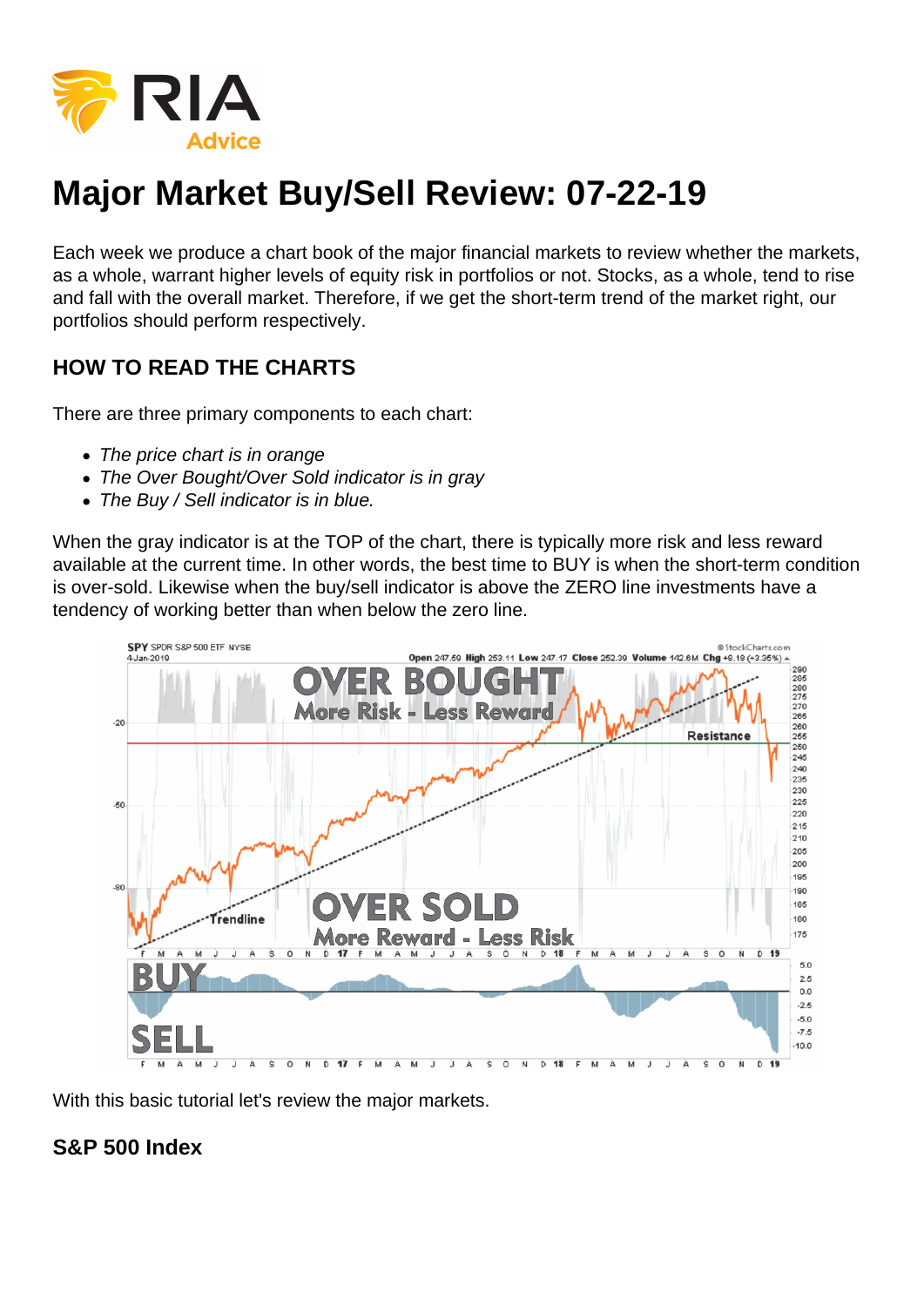- As reported last week, the market cracked 3000 driven by hopes of a "Fed rate cut" at the end of the month.
- As we noted then, on a technical basis the breakout is constructive and suggests higher highs BUT the near-term extremely overbought condition suggested a bit of a correction was coming.
- That correction started last week, and may continue into next week. We did add a 2x-Short S&P 500 position to the Equity Long-Short portfolio to hedged this pullback.
- Short-Term Positioning: Bullish
	- Last Week: Hold position
	- This Week: Hold position.
	- Stop-loss remains \$275
	- Long-Term Positioning: Neutral due to valuations

Dow Jones Industrial Average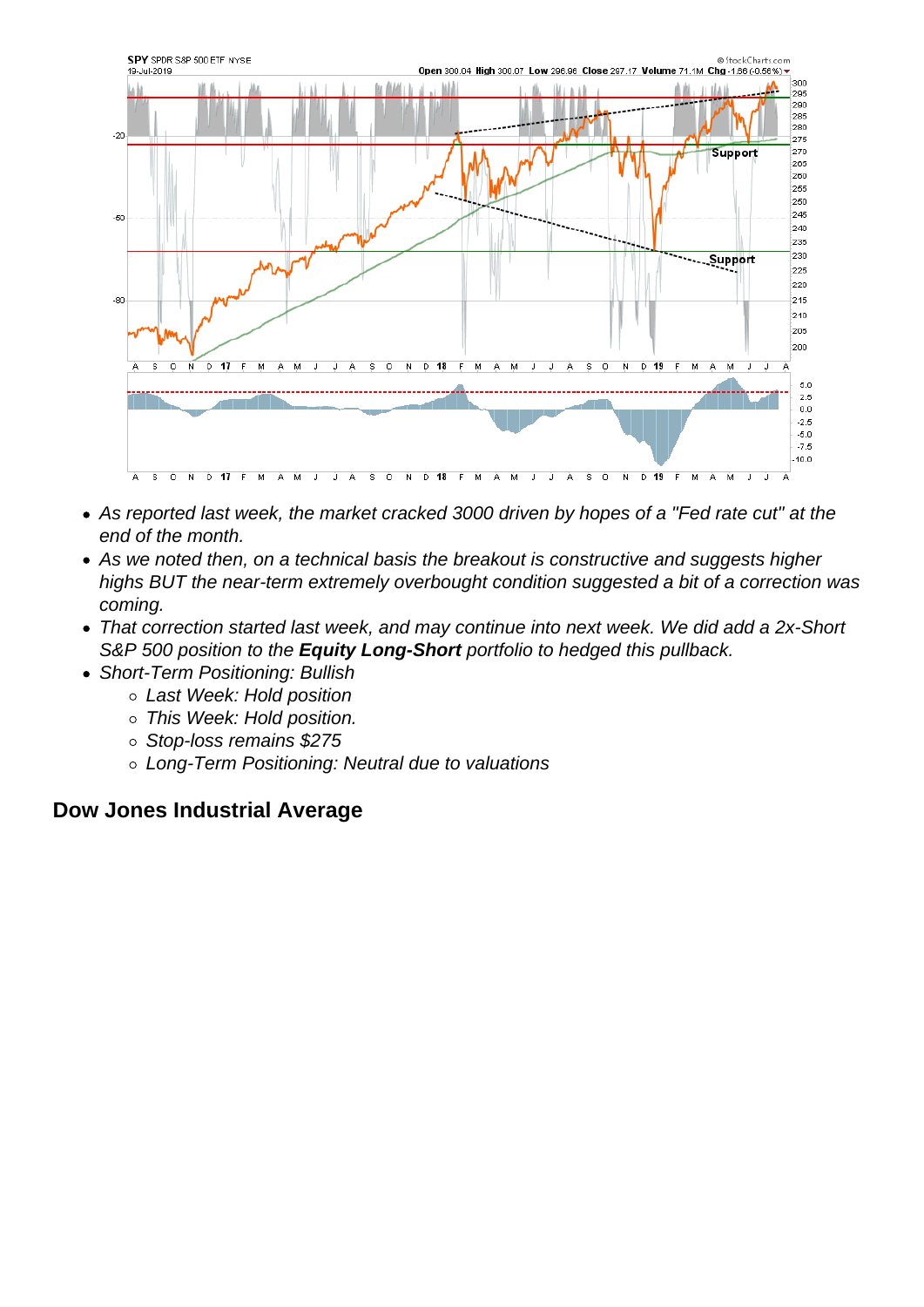- Last week, we noted DIA did break out to new highs and triggered a short-term buy signal.
- DIA is very overbought short-term, so like SPY above, we will look for a better entry point to suggest adding weighting to portfolios.
- Short-Term Positioning: Neutral
	- Last Week: Hold current positions
	- o This Week: Hold current positions.
	- Stop-loss moved up to \$252.50
- Long-Term Positioning: Neutral

Nasdaq Composite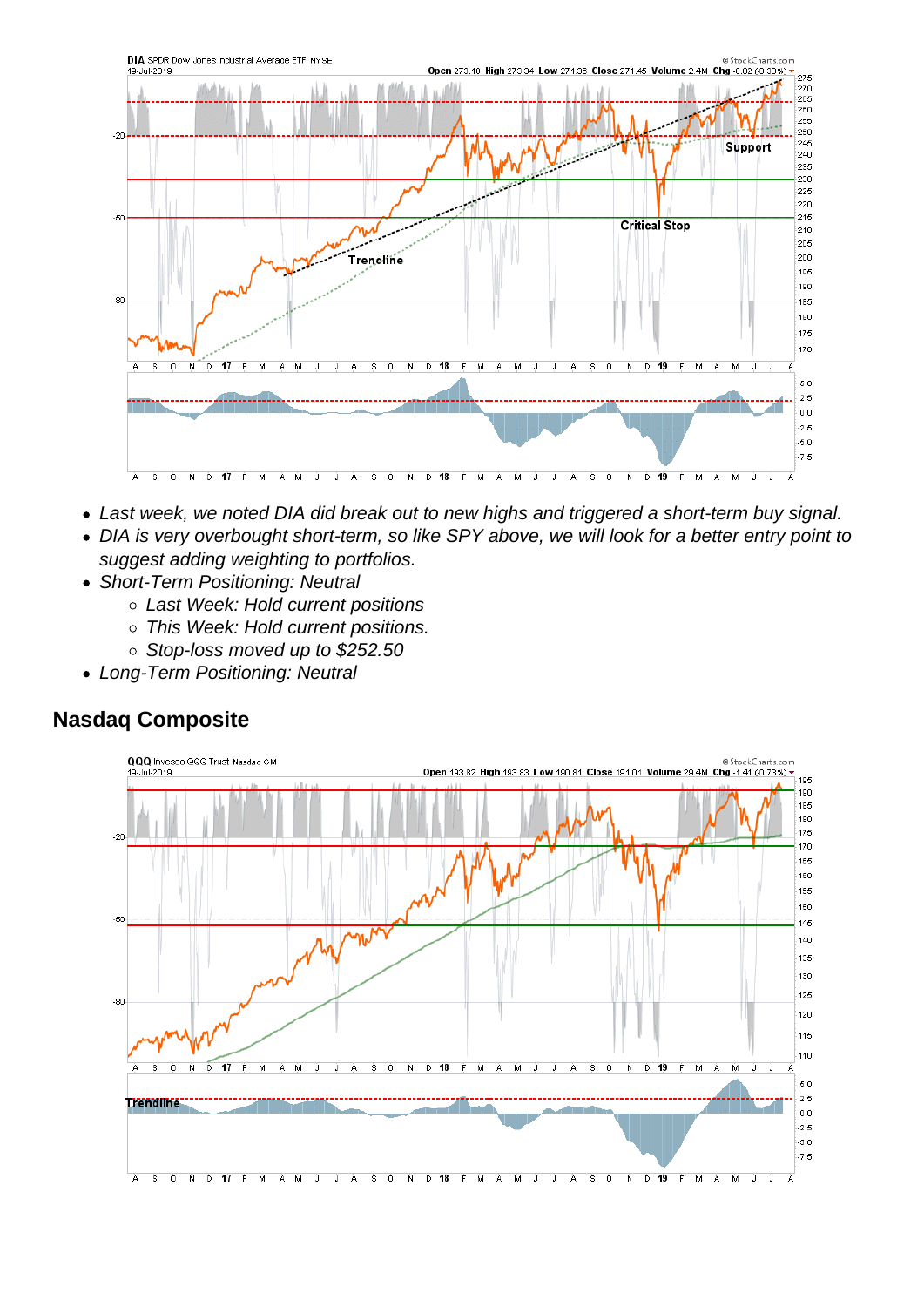- QQQ rallied from the oversold condition and is now back to EXTREMELY overbought.
- While QQQ did breakout to new highs along with DIA and SPY it is lagging in terms of relative performance.
- With the "buy signal" getting elevated towards levels that have previously signaled short-term peaks, use corrections that do not violate support to add to positions.
- Short-Term Positioning: Bullish
	- Last Week: Hold position
	- This Week: Hold position
	- Stop-loss moved up to \$175
- Long-Term Positioning: Neutral

S&P 600 Index (Small-Cap)

- SLY continues to be a technical disaster. Small-caps are also not confirming the exuberance of its large-cap brethren because small-caps do not engage in massive stock repurchase programs.
- Last week, SLY did break above the 200-dma but remains confined to a very negative downtrend.
- SLY has triggered a short-term buy signal so that could help small-caps gain ground if they can hold up.
- There are a lot of things going wrong with small-caps currently so the risk outweighs the reward of a trade at this juncture.
- Short-Term Positioning: Bearish
	- Last Week: No position
	- This Week: No position.
	- o Stop loss violated.
- Long-Term Positioning: Bearish

S&P 400 Index (Mid-Cap)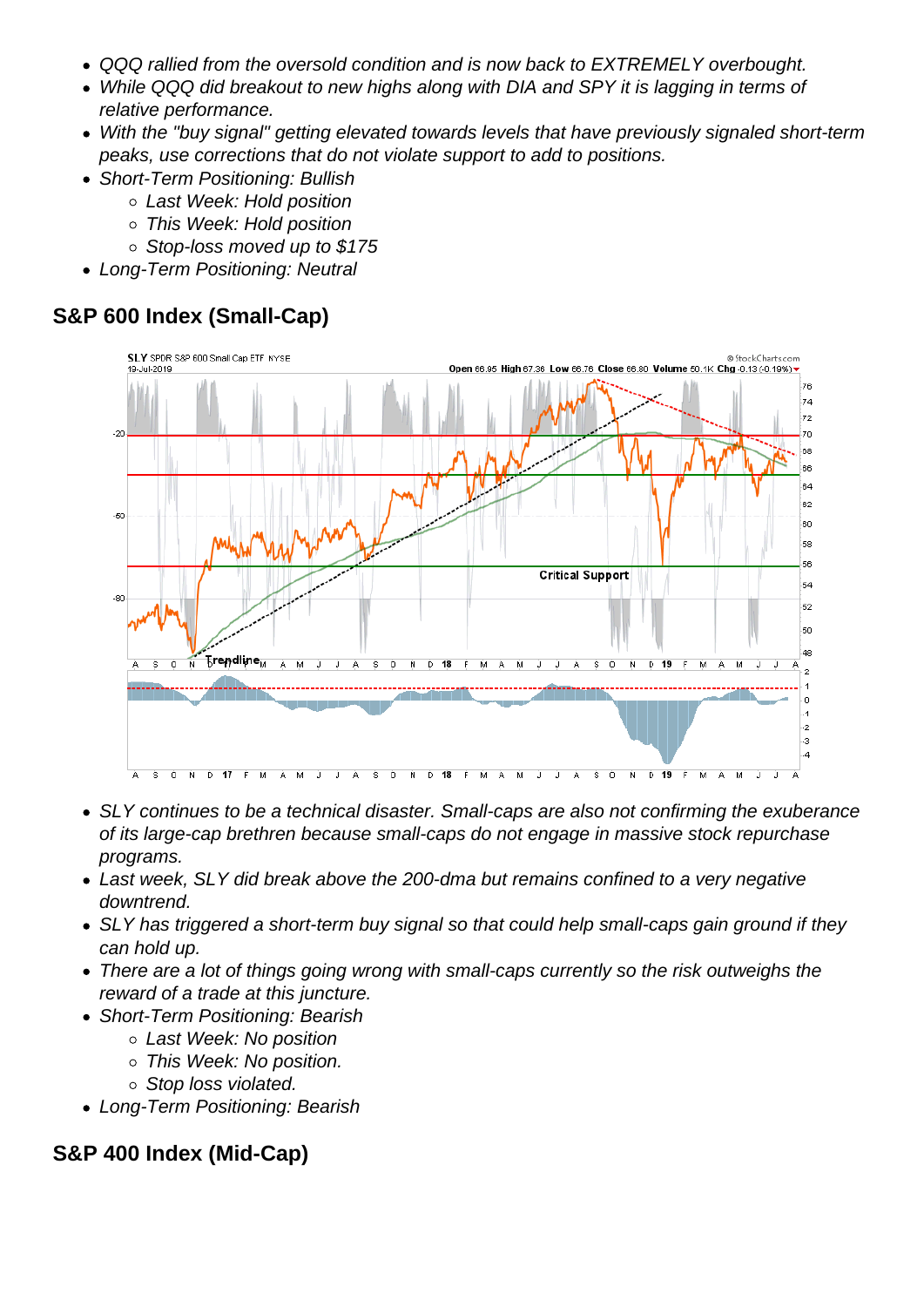- MDY, like SLY, is technically not in great shape. Mid-caps, like small-caps, also do not participate in major share repurchase programs and are economically sensitive. Both suggest the overall market environment is weaker than headlines suggest.
- MDY did regain its 200-dma but the rally has been weak and has failed at resistance.
- Mid-caps are also very overbought so take profits if you are long and tighten up stops.
- Short-Term Positioning: Neutral
	- o Last Week: Use any further rally this week to sell into.
	- This Week: Use any further rally this week to sell into.
- Long-Term Positioning: Bearish

Emerging Markets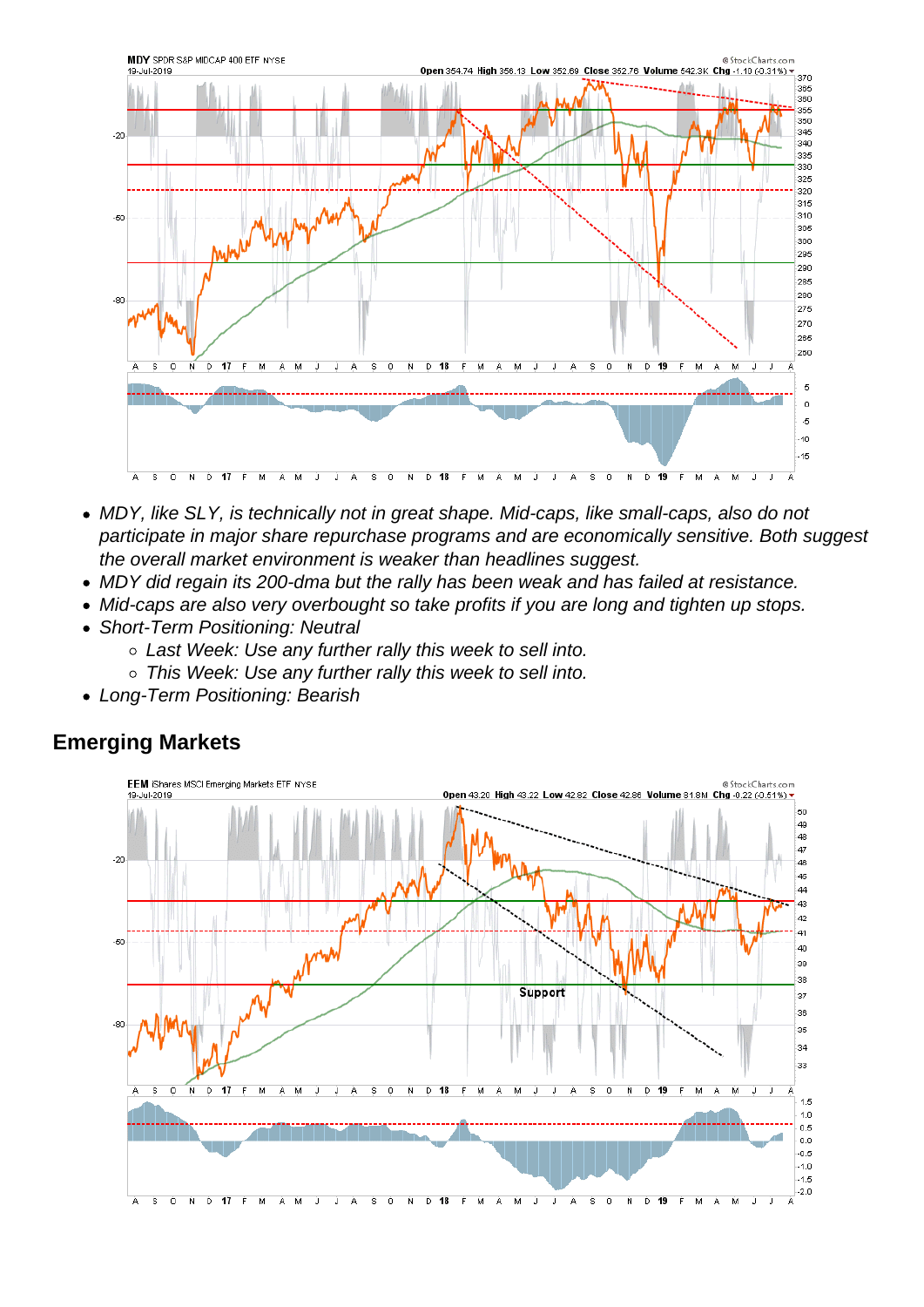- EEM rallied back to the top of its downtrend channel on news that the ECB will potentially cut rates and increase QE programs.
- EEM is back on a "buy signal" but is confined to a more major downtrend currently.
- We previously added a small trading position to the long-short portfolio which we closed out this past week due to lack of performance. We may retry a position if the technicals firm up.
- Short-Term Positioning: Bearish
	- Last Week: Hold current position
	- This Week: Hold current position
	- Stop-loss set at \$41
- Long-Term Positioning: Neutral

## International Markets

- Like EEM, EFA rallied on news the ECB will leap back into action to support markets.
- Last week, EFA broke above its downtrend line while maintaining a "buy signal." That "buy signal" is now very extended.
- We did add a trading position to our long-short portfolio model but it, like EEM, really was not performing well so we closed it out last week. We will try again later if technicals improve.
- Short-Term Positioning: Neutral
	- Last Week: Hold position
	- This Week: Hold position.
	- Stop-loss is set at \$64
- Long-Term Positioning: Neutral

West Texas Intermediate Crude (Oil)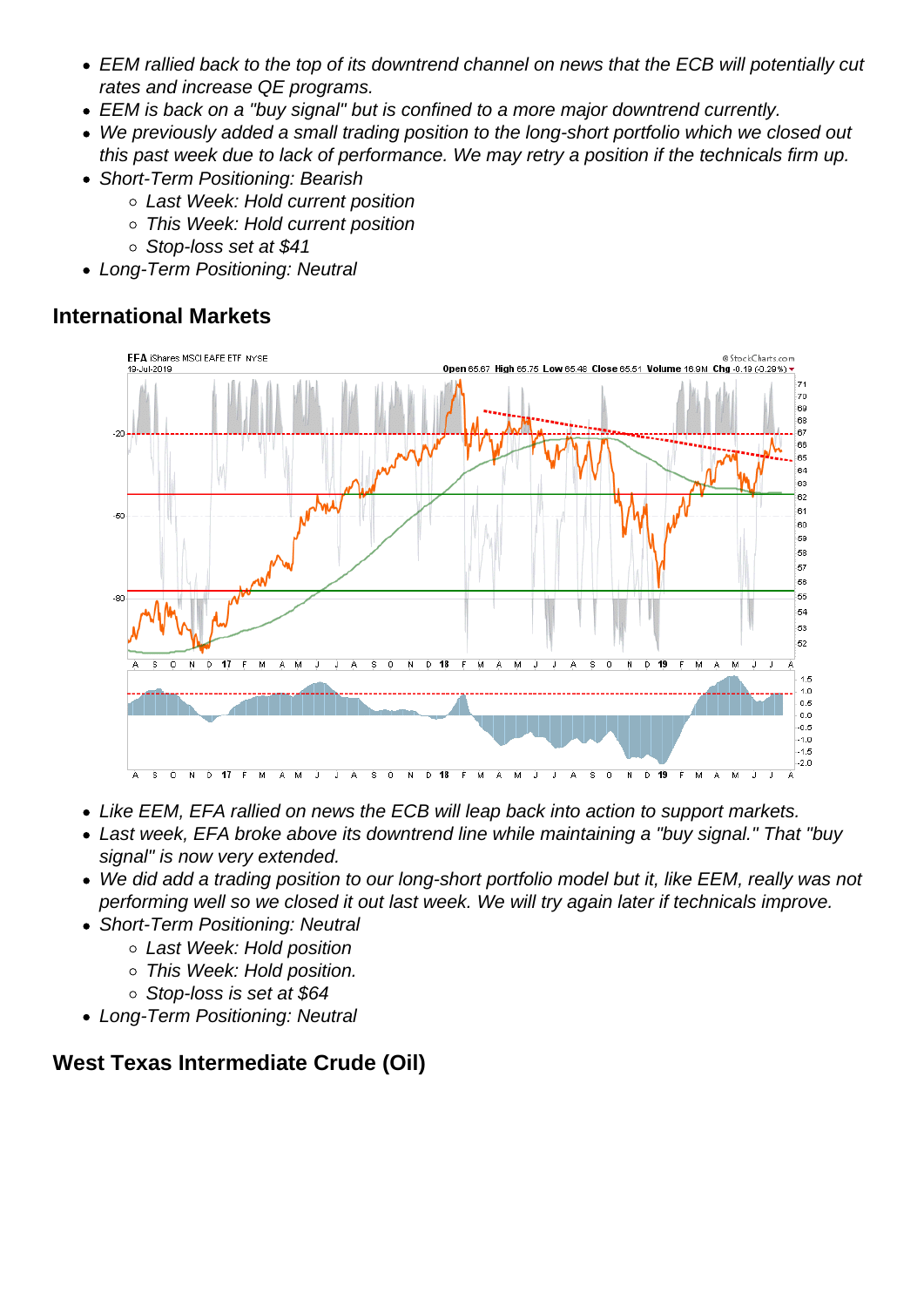- We noted previously that Oil was able to push above the 50% retracement line on a bigger than expected crude draw and "Tropical Storm Barry" shutting down production in the Gulf.
- That push is over, and economic realities have come back into focus. It is critically important oil holds support at \$54 otherwise the low \$50's will come into focus very quickly.
- Short-Term Positioning: Neutral
	- Last Week: Add trading position on pullback that holds \$58
	- This Week: No position as support failed to hold.
	- $\circ$  Stop-loss for any existing positions is \$54.
- Long-Term Positioning: Bearish

Gold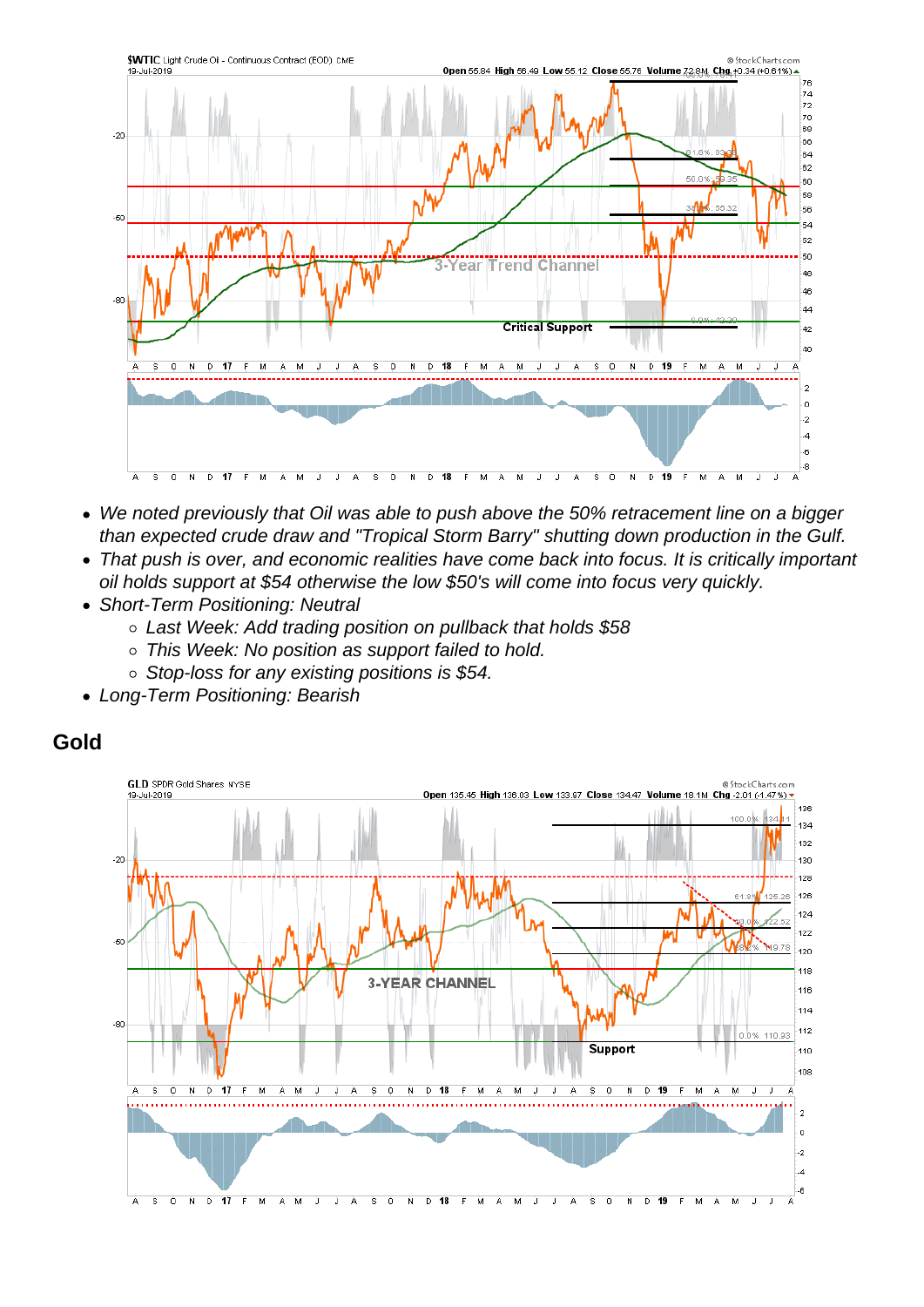- Gold has quickly reversed its oversold condition to extreme overbought including its longerterm "buy signal."
- Gold broke above short-term resistance on Friday as news from the Fed suggested the Fed may "go big" at the end of the month on a rate cut.
- Gold is too extended to add to positions here. Look for a pullback to \$127-128 to add.
- Short-Term Positioning: Neutral
	- Last week: Hold positions.
	- This week: Hold positions
	- Profit-stop is at \$130
	- Stop-loss for whole set at \$126
- Long-Term Positioning: Neutral

Bonds (Inverse Of Interest Rates)

- As noted previously,
	- "Bond prices have gone parabolic and are now at extremes. Even the "buy" signal on the bottom panel has reached previous extremes which suggests a reversal in rates short-term is likely."
- That correction started two weeks ago and the consolidation has continued. The overbought condition is being reversed with the "buy" signal still intact.
- If bonds continue to consolidate, an entry could form at \$129-130.
- Prices could pullback to the \$126-127 range which would be an ideal entry point.
- Short-Term Positioning: Bullish
	- Last Week: Hold positions after taking profits.
	- This Week: Hold positions
	- $\circ$  Stop-loss is moved up to \$125
	- Long-Term Positioning: Bullish
- U.S. Dollar